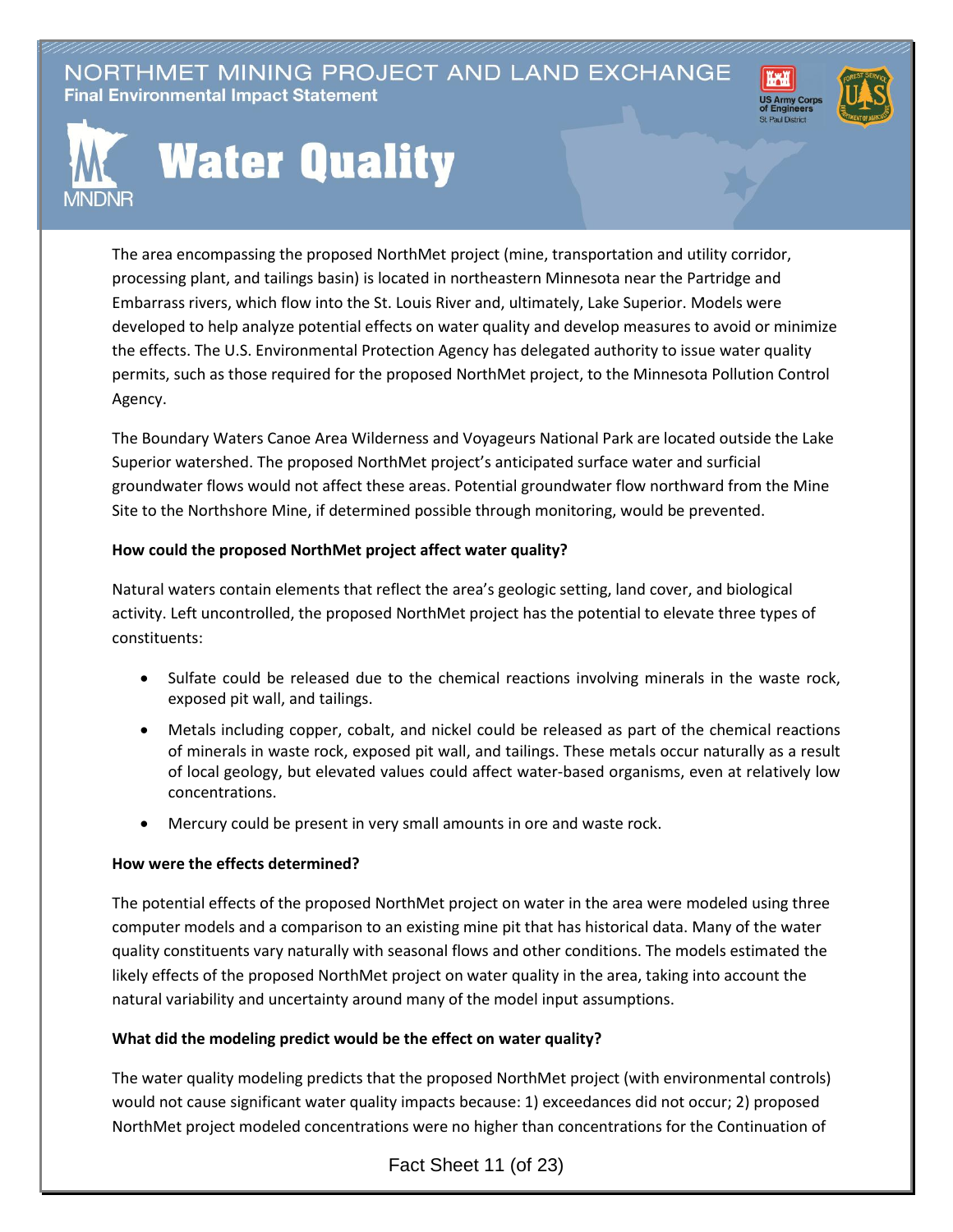Existing Conditions scenario; 3) the frequency or magnitude of exceedances were within an acceptable range; or 4) the effects were not attributable to proposed NorthMet project-related discharges. Sulfate and mercury concentrations would not likely increase from existing conditions as a result of the proposed NorthMet project. Both wastewater treatment facilities would meet the wild rice sulfate standard.

## **What would be done to avoid or minimize these effects?**

During operations, PolyMet would implement a variety of measures to protect waters in the area, such as:

- Wastewater treatment to remove pollutants at the mine site and the plant site for as long as needed to meet any permit requirements.
- Liners proposed for the temporary waste rock stockpiles and the permanent hydrometallurgical residue facility to greatly reduce or prevent contamination of surface and groundwater.
- Surface water and groundwater containment systems at the permanent waste rock stockpile and tailings basin to control and direct captured water to the wastewater treatment facilities.
- Underwater disposal of the most reactive waste rock to limit reactivity.
- Treatment and reuse of process wastewater to reduce water consumption needs.
- Bentonite-amended tailings basin cover to reduce air and water infiltration into the tailings, thereby reducing tailings oxidation and basin leakage.
- Engineered geo-membrane cover system for the permanent (least reactive) waste rock stockpile.

Additionally, PolyMet would monitor water quality during operations, reclamation, and closure at water discharge points and downstream. This information would be used to understand the actual effects, improve predictions of future effects, and inform possible mitigation measures, including adaptive management, which could be used to prevent environmental impacts. Financial assurance would be set aside to ensure funding of these activities.

**For more information about how water quality in the area would be affected by the NorthMet Mining Project and Land Exchange, see the Executive Summary, Sections 4.2.2 and 4.3.2 (Affected Environment, Water Resources), Sections 5.2.2 and 5.3.2 (Environmental Consequences, Water Resources), and Chapter 6 (Cumulative Effects) of the Final EIS. Also, refer to additional Fact Sheets about the NorthMet Mining Project and Land Exchange Final EIS:**

- **1. Project and Land Exchange Overview**
- **2. What is the Environmental Review Process?**
- **3. What's Changed since the Draft EIS?**
- **4. What's Changed since the Supplemental Draft EIS?**
- **5. Supplemental Draft EIS Comment Response Process**
- **6. Effective Commenting on the Final EIS**
- **7. A Guide to the Final EIS Document**
- **8. Air Quality**
- **9. Water Quantity**
- **10. Wetlands**